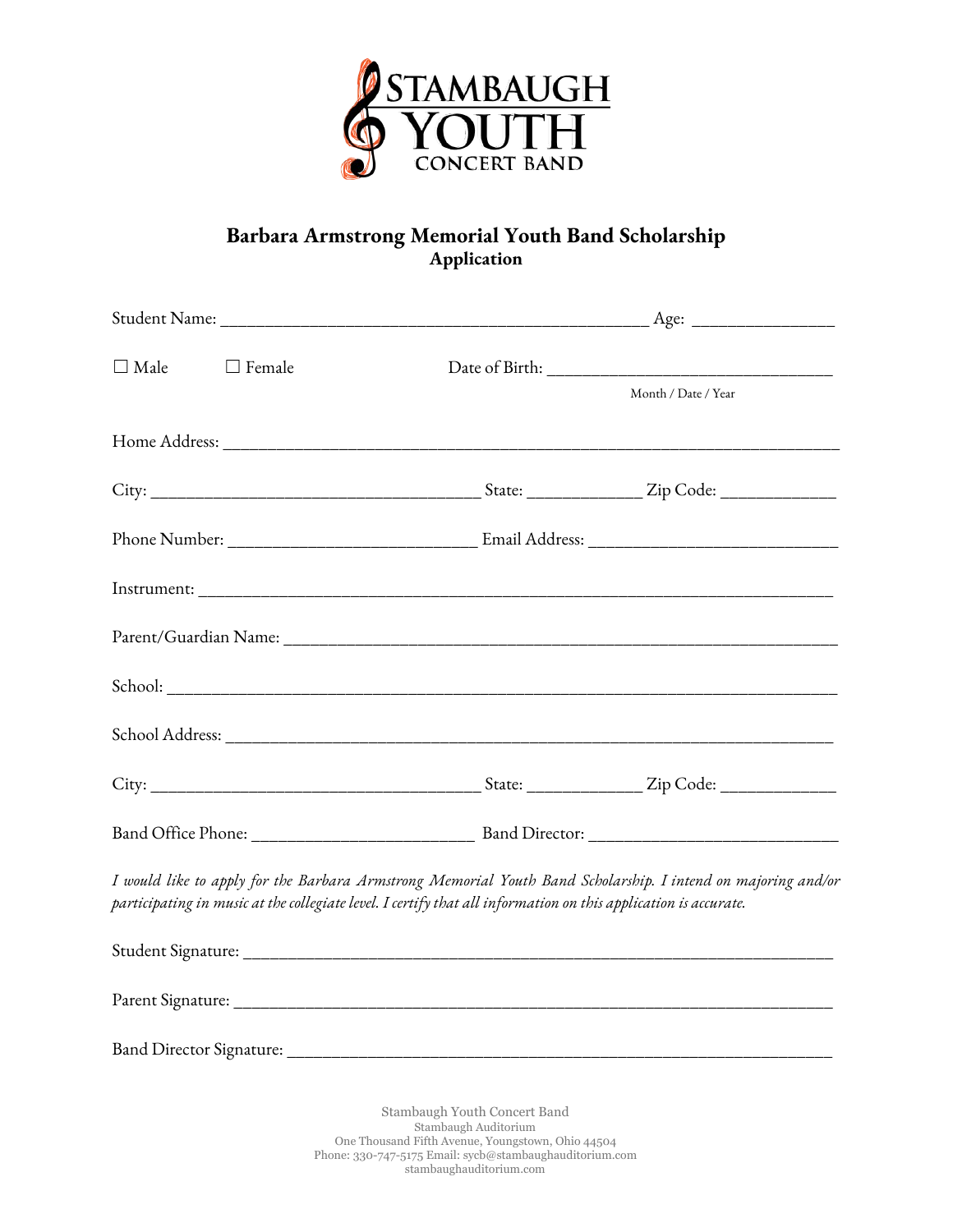

| Please Complete the Following                                                          |
|----------------------------------------------------------------------------------------|
|                                                                                        |
|                                                                                        |
|                                                                                        |
|                                                                                        |
|                                                                                        |
| I would like to receive the Barbara Armstrong Memorial Youth Band Scholarship because: |
|                                                                                        |
|                                                                                        |
|                                                                                        |
|                                                                                        |
|                                                                                        |
|                                                                                        |
|                                                                                        |

Any supplemental material such as letters of recommendation, etc., that you would like to submit for consideration may be attached to this application.